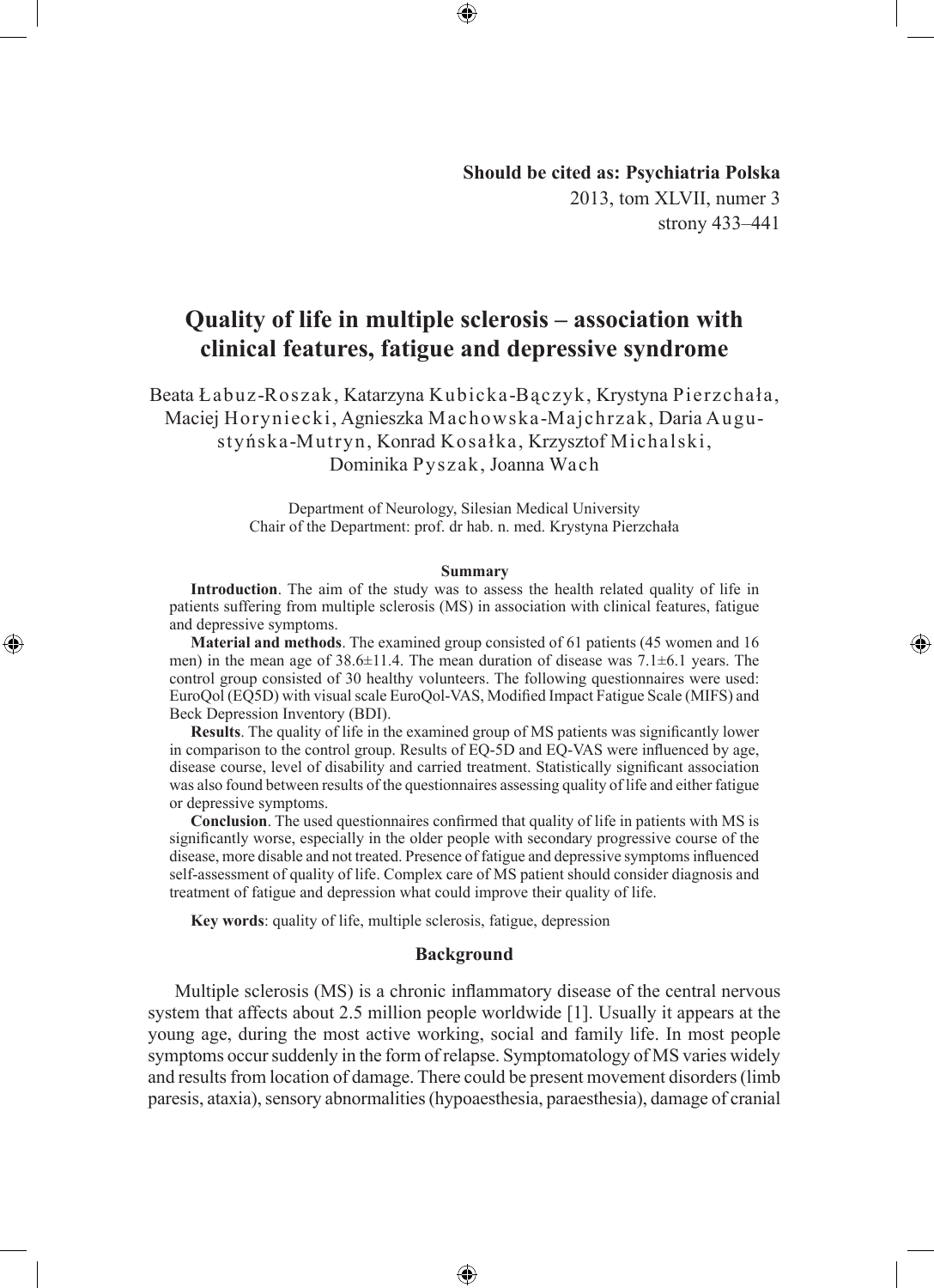⊕

nerves (ophtalmoplegia, blurred vision, trigeminal neuralgia), vegetative, and psychological symptoms (cognitive and mood disorders) [2, 3]. One of the underestimated, but very distressing symptoms of MS is fatigue, which is reported in up to 90% of patients [4-13]. It is the most common cause of absence from work and one of the main reasons for limitation of professional activity. In most people, the disease gradually leads to malfunction, causing limitations in different spheres of life. The quality of life in MS patients is reduced by dysfunction resulting from increasing disability, but fatigue and mood disorders also have a significant impact on the welfare of patients.

The term quality of life is defined in different ways, but most often it is understood as the general satisfaction of life and the feeling of welfare that concerns the physical, mental, emotional and social aspects of functioning [14]. It has a subjective character. The concept of health-related quality of life was introduced by Schipper [14]. It indicated that health status significantly affected the life and human functioning, thereby the quality of life.

Firstly, the quality of life in MS was evaluated in 1990 [15]. The studies carried since then aimed not only to evaluate the quality of life, but also search for factors reducing or improving it. Most often questionnaires are used, both generic (universal), as well as disease specific [16].

The aim of this study was to evaluate the quality of life in patients with multiple sclerosis according to clinical features of the disease, coexisting fatigue syndrome and depressive symptoms.

## **Material and methods**

◈

Subjects were recruited among 188 MS patients treated at the Neurological Outpatient Clinic in Zabrze. From this group, 61 patients (32.4%) agreed to participate in the study and signed the written consent. The research was conducted during the period from 1 April to 30 June 2011.

The control group consisted of 30 healthy volunteers recruited among students of the Faculty of Medicine of the Silesian Medical University and employees of the Independent Public Clinical Hospital No. 1 in Zabrze.

Each patient was interviewed using an author's questionnaire including questions about age, course of the disease (age of diagnosis, symptoms, frequency of relapses, treatment), education, professional activity and marital status. Next, neurological examination was performed. Physical disability was assessed by Expended Disability Status Scale (EDSS) [17]. Course of the disease was determined based on interviews and analysis of medical documentation. The following questionnaires were used in the study: Modified Fatigue Impact Scale (MIFS) [18], questionnaires assessing the quality of life EuroQol 5D (EQ5D) and EuroQol-VAS [19-21] and the Beck Depression Inventory (BDI) [22].

The Modified Fatigue Impact Scale (MFIS) consists of 21 items and assesses the impact of fatigue on three dimensions of patient's quality of life: physical (Physical MFIS, Ph-MFIS), cognitive (Cognitive MFIS, C-MFIS) and psychosocial (Psychosocial MFIS, Ps-MFIS). Each item is scored from 0 to 4 points, the respondent may obtain

⊕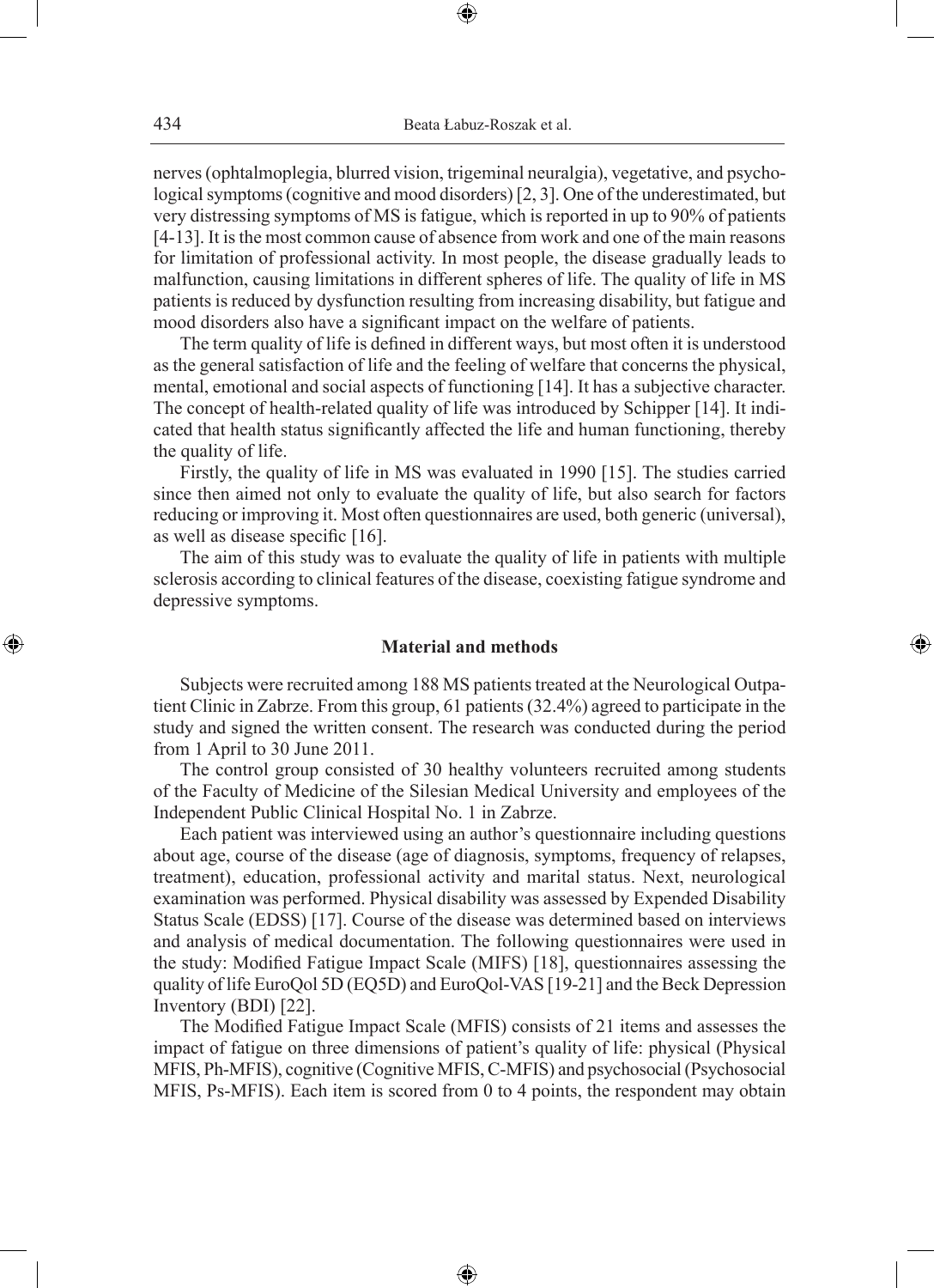a maximum of 84 points. The higher is the score, the greater is impact of fatigue on quality of life. This scale was created by modifying the Fatigue Severity Scale (FSS) [23]. The polish validation of MFIS was made by Gruszczak et al [18].

⊕

EuroQol 5D questionnaire was developed by an international group of experts affiliated to the WHO in 1987 and is used for self-assessment of the quality of life in chronic diseases. It consists of two parts: the EQ-5D and EQ-VAS. EQ-5D contains five questions relating to: motor skills, taking care of themselves, normal daily activities, the presence and severity of pain and mood disorders. For each question there are possible three responses. For purposes of this study, the following scoring was established: from 1 (no problem) to 3 points (big problems) for each question, and then the sum was calculated. The possible maximum score was 15 (the worst status of health) [19, 20]. A Polish validated version is also available [24].

EQ-VAS is an analogue visual scale, assessing the general health status and disease activity from 0 (the worst imaginable health) to 100 (the best possible health). Most often it is presented as the horizontal line 100 mm long, on which the patient marks the vertical line corresponding to his own judgment of the severity of the disease. The result is obtained by measuring (in millimeters) the distance from the beginning of the scale to the place selected by the patient.

The Beck Depression Inventory (BDI) is a 21-point questionnaire for the self-assessment of depressive symptoms. Each item is evaluated from 0 to 3 points depending on the severity of symptoms. The maximum score is 63 points. The interpretation of results is as follows: 0-9 - no depressive symptoms, 10-19 - mild depression, 20-25 - moderate depression, 26-63 - severe depression. The Polish standardization of BDI was made by Jernajczyk and Parnowski in 1977 [23].

◈

Statistical analysis was performed by the use of STATISTICA v.9 package program. Data were expressed as mean  $\pm$  SD. A p value of <0.05 was taken as significant.

### **Results**

The studied group consisted of 61 patients (45 female, 16 male) aged from 21 to 67 years (the mean age 38.6±11.4 years). The control group consisted of 30 patients (20 female and 10 male) aged from 23 to 53 years (the mean age  $32.5\pm10.3$  years).

In the studied group the mean disease duration was  $7.1\pm6.1$  years, the mean age at diagnosis of MS -  $31.9\pm11.7$  years. The relapsing-remitting course (RR) was established in 42 patients, the secondary progressive course (SP) – in 19 patients. The mean EDSS was 2.8±1.7 points.

At the time of the study 35 patients were treated (57.4%). The following drugs were used: interferon beta 1a (2 persons), interferon beta-1b (22 patients), glatiramer acetate (3 persons), daclizumab (3 persons), mitoxantrone (3 patients), azathioprine (1 person), and fumaric acid (1 person).

Declared education was as follows: elementary  $-2$  patients (3.3%), vocational  $-11$ patients (18%), secondary  $-$  29 patients (47.5%), and high (university)  $-$  19 patients (31.2%). Among all the participants, there were 25 active professionally people (25%), and 36 inactive professionally ones (59%). Free marital status (maiden, bachelor, wi-

⊕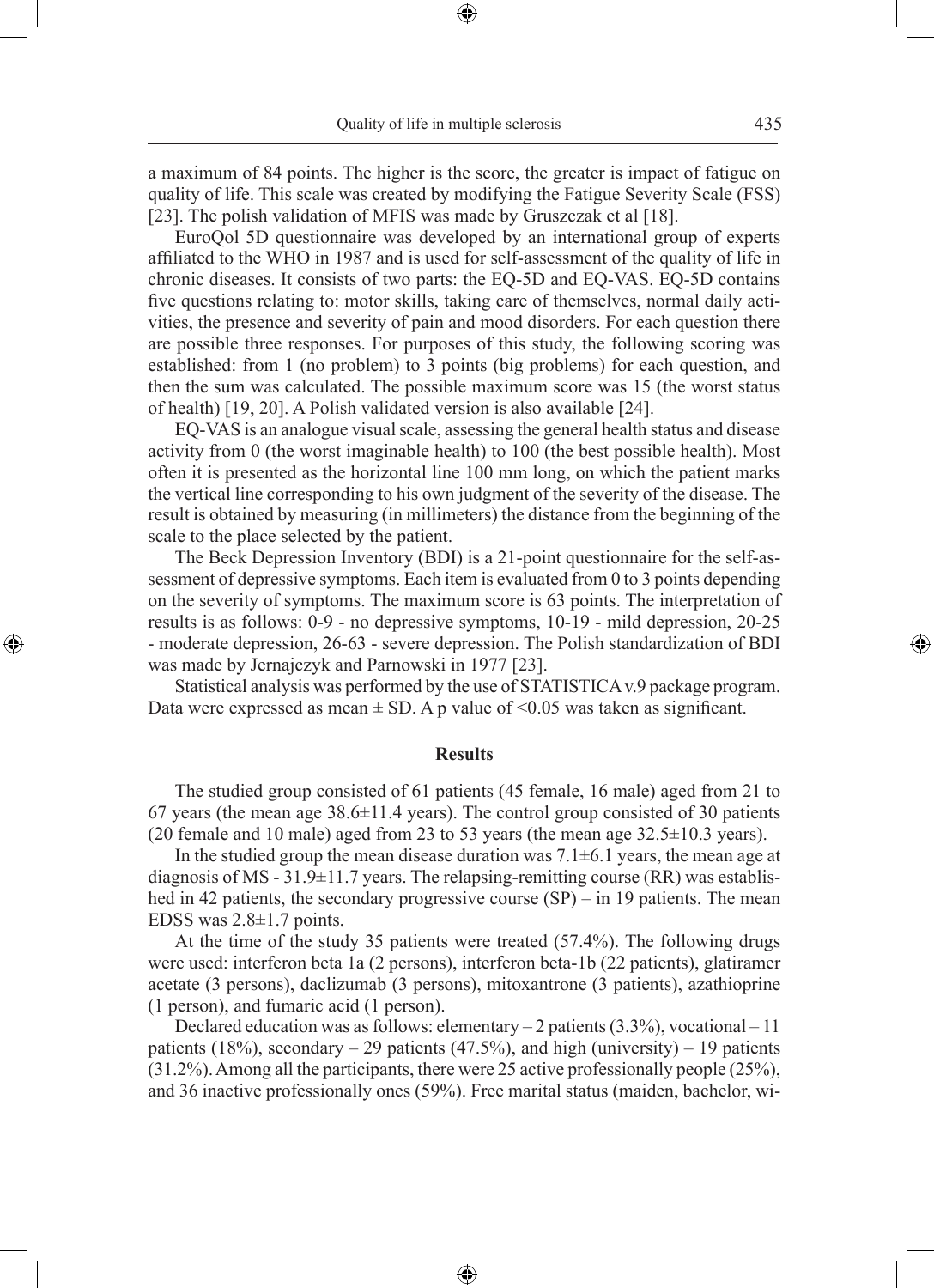dow, widower, divorced) declared 23 people (37.7%), marriage or concubinage – 38 people (62.3%).

 $\bigoplus$ 

The results of the questionnaires are shown in Table 1. The quality of life in the examined MS patients was significantly worse in comparison to the control group. Level of depression and fatigue in the general, physical and psychosocial aspect was significantly increased in the MS patients. No statistical differences were observed for fatigue in the cognitive aspect (C-MFIS). (Table 1).

|             | The examined group<br>(MS patients)<br>$X+SD$ | The control group<br>$X+SD$ | р        |
|-------------|-----------------------------------------------|-----------------------------|----------|
| EQ-5D       | $8.05 \pm 2.2$                                | $5.9 + 1.1$                 | 0.000003 |
| EQ-VAS      | $66.65 \pm 23.7$                              | $77.34 \pm 19.3$            | 0.04     |
| <b>MFIS</b> | $34.02 \pm 18.3$                              | $22.9 \pm 13.8$             | 0.004    |
| Ph-MFIS     | $16.33 + 9.1$                                 | $9.07 + 6.2$                | 0.0002   |
| C-MFIS      | $14.31 \pm 8.6$                               | $11.97 \pm 7.2$             | 0.2      |
| Ps-MFIS     | $3.38 + 2.1$                                  | $1.83 + 1.4$                | 0.0006   |
| <b>BDI</b>  | $13.02 \pm 10.3$                              | $8.3 \pm 6.8$               | 0.027    |

Table 1. **Results of the questionnaires (in points, X+SD) in the examined and control group**

Statistically significant association was found between results of the questionnaires assessing quality of life and either fatigue or depressive symptoms (Table 2).

⊕

| Table 2. Association between results of the questionnaires in the examined group (Spearman |  |  |  |  |  |
|--------------------------------------------------------------------------------------------|--|--|--|--|--|
| coefficient R, significance of correlation P)                                              |  |  |  |  |  |

|             | EQ-5D              | EQ-VAS                 | <b>MFIS</b>            | <b>BDI</b>             |
|-------------|--------------------|------------------------|------------------------|------------------------|
| EQ-5D       |                    |                        | 0.71<br>P=0.0000001    | 0.63<br>P=0.000001     |
| EQ-VAS      |                    |                        | $-0.68$<br>P=0.0000001 | $-0.77$<br>P=0.0000001 |
| <b>MFIS</b> | 0.7<br>P=0.0000001 | $-0.68$<br>P=0.0000001 |                        | 0.49<br>P=0.000397     |
| <b>BDI</b>  | 0.63<br>P=0.000001 | $-0.77$<br>P=0.0000001 | 0.49<br>$P=0.0004$     |                        |

The quality of life assessed in both EQ-5D and EQ-VAS scales significantly correlated with age, course of the disease, disability of the patients and carried treatment. The degree of disability also significantly affected the results of MFIS, C-MFIS, Ps-MFIS, and BDI (Table 3 – *next page*).

⊕

⊕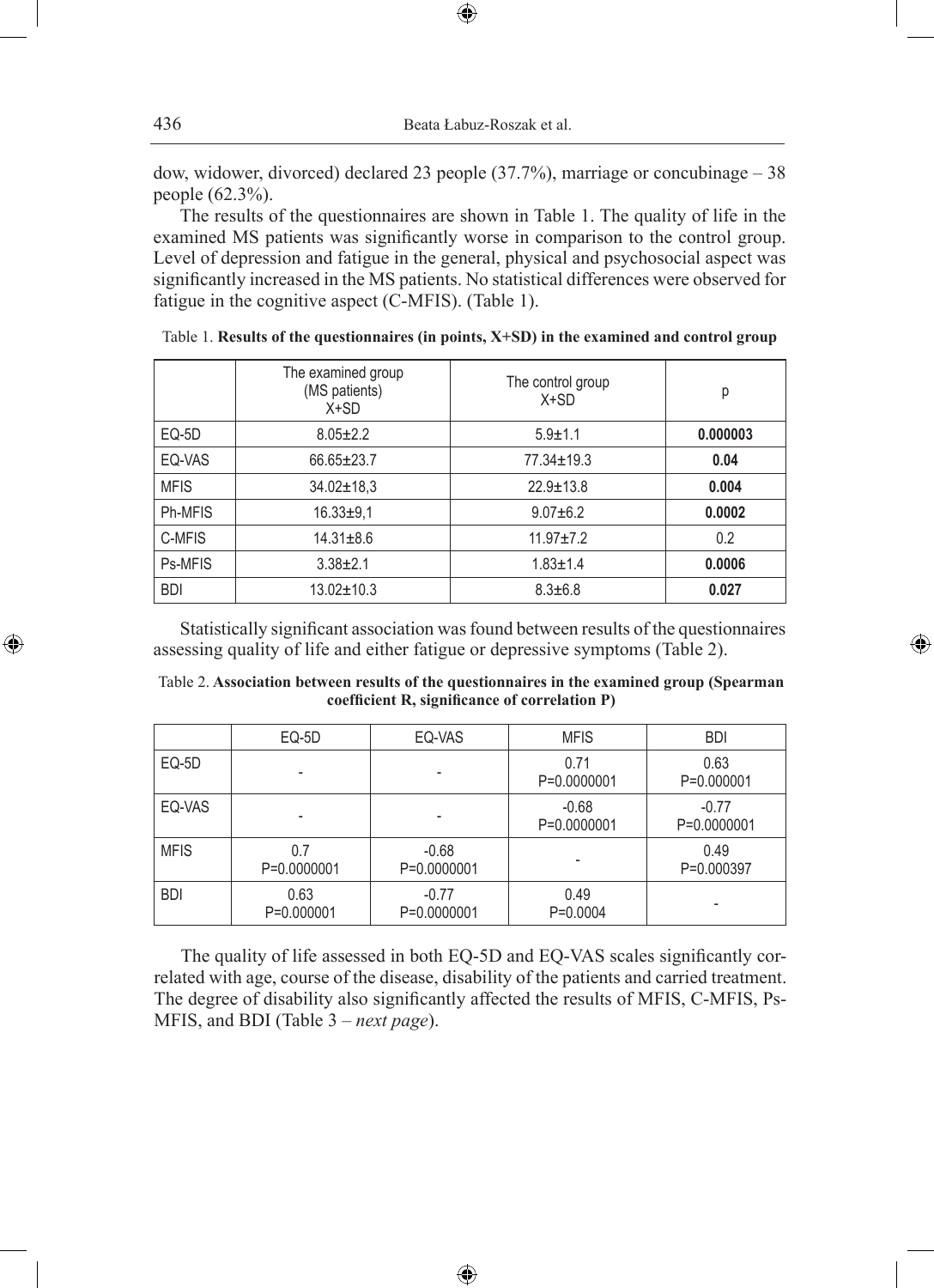Quality of life in multiple sclerosis 437

| рготезяющи асситту, платкиг запад ана спитан театигез от аксивос |           |           |             |                |           |           |            |  |
|------------------------------------------------------------------|-----------|-----------|-------------|----------------|-----------|-----------|------------|--|
|                                                                  | $EQ-5D$   | EQ-VAS    | <b>MFIS</b> | <b>Ph-MFIS</b> | C-MFIS    | Ps-MFIS   | <b>BDI</b> |  |
| Age                                                              | 0.025141  | 0.005707  | <b>NS</b>   | <b>NS</b>      | <b>NS</b> | 0.02152   | <b>NS</b>  |  |
| Sex                                                              | <b>NS</b> | <b>NS</b> | <b>NS</b>   | <b>NS</b>      | <b>NS</b> | <b>NS</b> | <b>NS</b>  |  |
| Duration of the disease                                          | <b>NS</b> | <b>NS</b> | <b>NS</b>   | <b>NS</b>      | <b>NS</b> | <b>NS</b> | <b>NS</b>  |  |
| Course of the disease                                            | 0.035     | 0.002     | <b>NS</b>   | <b>NS</b>      | <b>NS</b> | <b>NS</b> | <b>NS</b>  |  |
| <b>EDSS</b>                                                      | 0.001     | 0.001     | 0.012       | <b>NS</b>      | 0.0028    | 0.037     | 0.001      |  |
| Treatment                                                        | 0.04      | 0.004     | <b>NS</b>   | <b>NS</b>      | <b>NS</b> | <b>NS</b> | <b>NS</b>  |  |
| Education                                                        | <b>NS</b> | <b>NS</b> | <b>NS</b>   | <b>NS</b>      | <b>NS</b> | <b>NS</b> | <b>NS</b>  |  |
| Professional activity                                            | <b>NS</b> | <b>NS</b> | <b>NS</b>   | <b>NS</b>      | <b>NS</b> | <b>NS</b> | <b>NS</b>  |  |
| Marital status                                                   | <b>NS</b> | <b>NS</b> | <b>NS</b>   | ΝS             | <b>NS</b> | <b>NS</b> | <b>NS</b>  |  |

Table 3. **Association between results of the questionnaires and age, sex, education, professional activity, marital status and clinical features of the disease**

⊕

#### **Discussion**

The study showed that quality of life in MS patients is significantly worse in comparison to healthy subjects. Similar results were obtained by other investigators [25-37].

A significant correlation was observed between generic self-assessment scales of quality of life (EQol-5D, EQoL-VAS) and MS-specific scale that assesses the impact of fatigue on quality of life in several aspects (MFIS). Generic scales are simple and fast to perform, they can be used in each patient. MFIS assesses the impact of fatigue on quality of life in several dimensions (physical, cognitive and psychosocial), but it is more time-consuming.

 $\bigoplus$ 

As it was shown in our study, the quality of life in MS patients depends on several clinical parameters such as age, course of the disease, degree of disability, and the treatment. Older people, with progressive course of the disease, more disable and not treated assessed their quality of life worse than younger people, with relapsing-remitting course, lower EDSS score and treated with immunomodulative or immunosuppressive therapy. Older age was associated with worse quality of life in MS also in other studies [38], but not all [25]. In most reports, patients with relapsing-remitting course much better assessed their quality of life than patients with progressive course of the disease [25]. Association of quality of life with physical efficiency in MS is also highlighted by other authors [25, 35]. Better self-assessment of quality of life in patients treated is probably associated with the hope of improving health. On the other hand, patients treated were younger, with relapsing-remitting course and received less points in EDSS scale.

We found no correlation between the disease duration and the quality of life, similarly to some authors [25]. The observations of other researchers were different [35,38]. We also noticed that such factors like education, marital status and professional activity did not influence the quality of life.

♠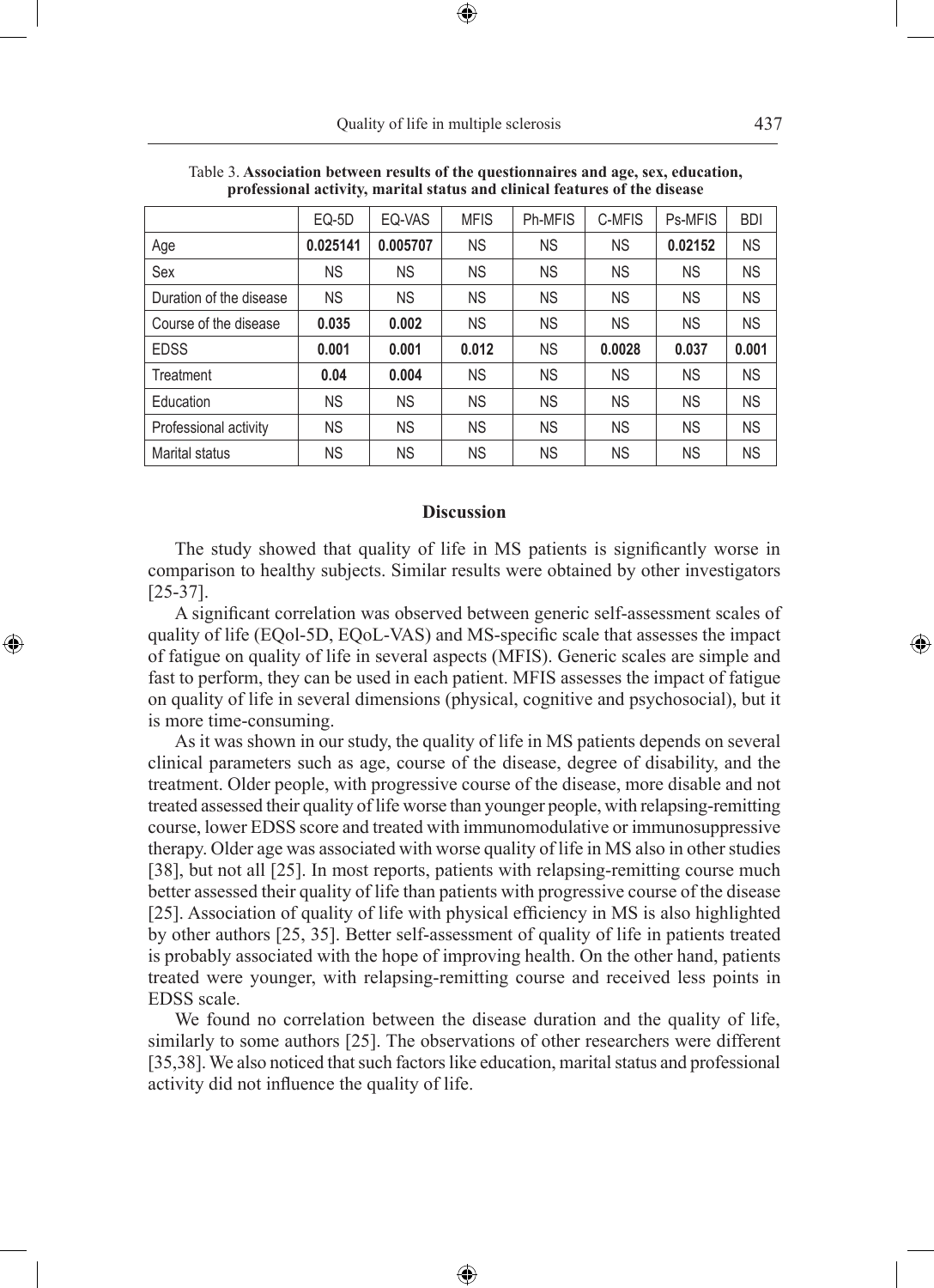⊕

However, we observed that the quality of life in MS patients was associated with presence of non-motor symptoms – fatigue and depressive symptoms. It was confirmed by other authors [25,32]. Merkelbach et al. pointed to the fact that fatigue syndrome had a significant impact on the health related quality of life, independently from the degree of disability based on EDSS [38]. Fisk et al. noticed that among all the symptoms fatigue had the greatest impact on the negative evaluation of the quality of life [39]. A subjective assessment of the quality of life in MS patients may be the result of a negative perception of the reality in people with depressive syndrome. One could also not exclude the possibility that the low quality of life is caused by the presence of depression. Then the treatment of mood disorders - pharmacological intervention or psychotherapy - could improve the welfare of patients.

We also found that fatigue was associated with depressive symptoms as it was presented in our previous studies [40] and by some authors [9]. On the other hand, there are reports about lack of association between fatigue and depression since it was observed that fatigue – but not depression – reduced in lower temperature, after a night sleep or rest [30,41]. Moreover, fatigue might occur episodically while depression is more persistent.

Not only motor, but also non-motor symptoms like fatigue and depression have a significant impact on the quality of life in MS patients. In the questionnaires all the aspects of welfare should be evaluated: physical, psychological and social. Evaluation of the quality of life should be one of the elements of diagnostic and therapeutic process. The purpose of people engaged in care of MS patients should be improvement of their quality of life and reducing the negative impact of the disease on social, professional and family life. It is important to diagnose and treat also concomitant symptoms of MS like fatigue and depression which have significant impact on the quality of life.

◈

### **Conclusions**

- 1. The used questionnaires confirmed that the quality of life in MS patients is significantly worse, especially in older people with secondary progressive course of the disease, with greater disability, not treated with immunomodulative or immunosuppressive drugs.
- 2. The presence of fatigue or depressive symptoms influenced self-assessment of the quality of life in MS patients.
- 3. The complex care of MS patients should consider the diagnosis and treatment of fatigue and depression what could improve their quality of life.

*The study was not sponsored.*

### **References**

 1. Bamer AM, Johnson KL, Amtmann DA, Kraft GH. *Beyond fatigue: Assessing variables associated with sleep problems and use of sleep medications in multiple sclerosis*. Clin. Epidemiol. 2010; 2: 99–106.

⊕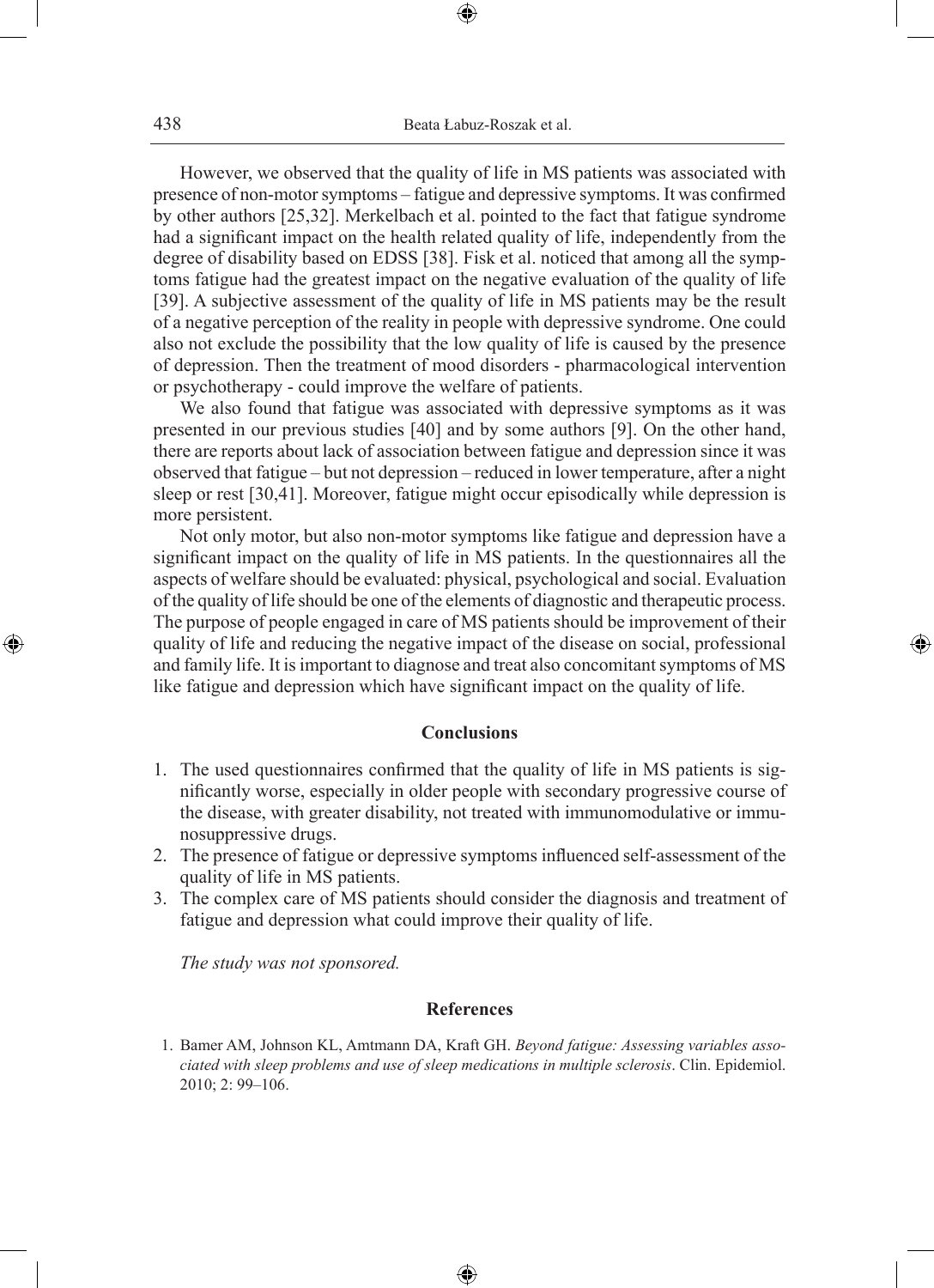- 2. Figved N, Klevan G, Myhr KM, Glad S, Nyland H, Larsen JP, Harboe E, Omdal R, Aarsland, D. *Neuropsychiatric symptoms in patients with multiple sclerosis*. Acta Psychiatr. Scand. 2005; 112: 463–468.
- 3. Olek MJ, Dawson DM *Stwardnienie rozsiane i inne zapalno–demielinizacyjne choroby ośrodkowego układu nerwowego*. W: Bradley W, Daroff RB, Fenichel GM, Jankovic J. *Neurologia w praktyce klinicznej. Zaburzenia neurologiczne*. Tom II. Wydawnictwo Czelej. Lublin 2006.
- 4. Bakshi R, Shaikh ZA, Miletich RS, Czarnecki D, Dmochowski J, Henschel K, Janardhan V, Dubey N, Kinkel PR. *Fatigue in multiple sclerosis and its relationship to depression and neurological disability*. Mult. Scler. 2000; 6: 181–185.
- 5. Braley TJ, Chervin DC. *Fatigue in multiple sclerosis: mechanisms, evaluation, and treatment*. Sleep 2010; 33(8): 1061-1067.
- 6. Colosimo C, Millefiorini E, Grasso MG, Vinci F, Fiorelli M, KoudriavtsevaT, Pozzilli C. *Fatigue in SM is associated with specific clinical features*. Acta Neurol. Scand. 1995; 92(5): 353–355.
- 7. Iriarte J, Carreno M, de Castro P. *Fatigue and functional system involvement in multiple sclerosis*. Neurologia 1996; 11(6): 210–215.
- 8. Kaynak H, Altintaş A, Kaynak D, Uyanik O, Saip S, Agaoglu J, Onder G, Silva A. *Fatigue and sleep disturbance in multiple sclerosis.* Eur. J. Neurol. 2006; 13(12):1333–1339.
- 9. Kotterba S, Eren E, Fangerau T, Malin JP, Sindern E. *Sleepiness and fatigue in multiple sclerosis – comparison of different measuring instruments*. Fortschr. Neurol. Psychiatr. 2003; 71(11): 590–594.
- 10. Kroencke DC, Lynch SG, Denney DR. *Fatigue in multiple sclerosis: relationship to depression, disability, and disease pattern*. Mult. Scler. 2000; 6: 131–136.
- 11. Stanton BR, Barnes F, Silber E. *Sleep and fatigue in multiple sclerosis*. Mult. Scler. 2006; 12(4): 481–486.

◈

- 12. Tola MA, Yugueros MI, Fernandez-Buey N, Fernandez-Herranz R. I*mpact of fatigue in multiple sclerosis: study of population based series in Valladolid*. Rev. Neurol. 1998; 26(154): 30–933.
- 13. Trojan DA, Arnold D, Collet JP, Shapiro S, Bar-Or A,Robinson A, Le Cruguel JP, Ducruet T, Narayanan S, Arcelin K, Wong AN, Tartaglia MC, Lapierre Y, Caramanos Z, Da Costa D. *Fatigue in multiple sclerosis: association with disease-related, behavioral and psychosocial factors*. Mult. Scler. 2007; 13: 985–995.
- 14. Majkowicz M. *Jakość życia w chorobie nowotworowej*. W: K. de Walden-Gałuszko (red.) *Psychoonkologia*. Kraków: Biblioteka Psychiatrii Polskiej, 2000, str. 141–146.
- 15. Brownscombe I, Laupacis A, Rice GPA, Ebers GC, Noseworthy JH. *Development of a diseasespecific quality-of-life measure for multiple sclerosis*. Neurology 1990; 40 (suppl 1): 142.
- 16. Opara J, Jaracz K, Brola W. *Aktualne możliwości oceny jakości życia w stwardnieniu rozsianym*. Neurol. Neurochir. Pol. 2006; 40: 336–341.
- 17. Kurtzke J. Rating neurologic impairment in multiple sclerosis: an expended disability status scale (EDSS). Neurology 1983, 33: 1444–1452.
- 18. Gruszczak A, Bartosik-Psujek H, Pocińska K, Stelmasiak Z. *Analiza walidacyjna wybranych aspektów psychometrycznych polskiej wersji Zmodyfikowanej Skali Wpływu Zmęczenia (Modified Fatigue Impact Scale) – wyniki wstępne*. Neurol. Neurochir. Pol. 2009; 43: 148–154.
- 19. EuroQoL Group. EuroQoL: *A new facility for the measurement of health–related quality of life*, Health Policy 1990; 16: 199.

⊕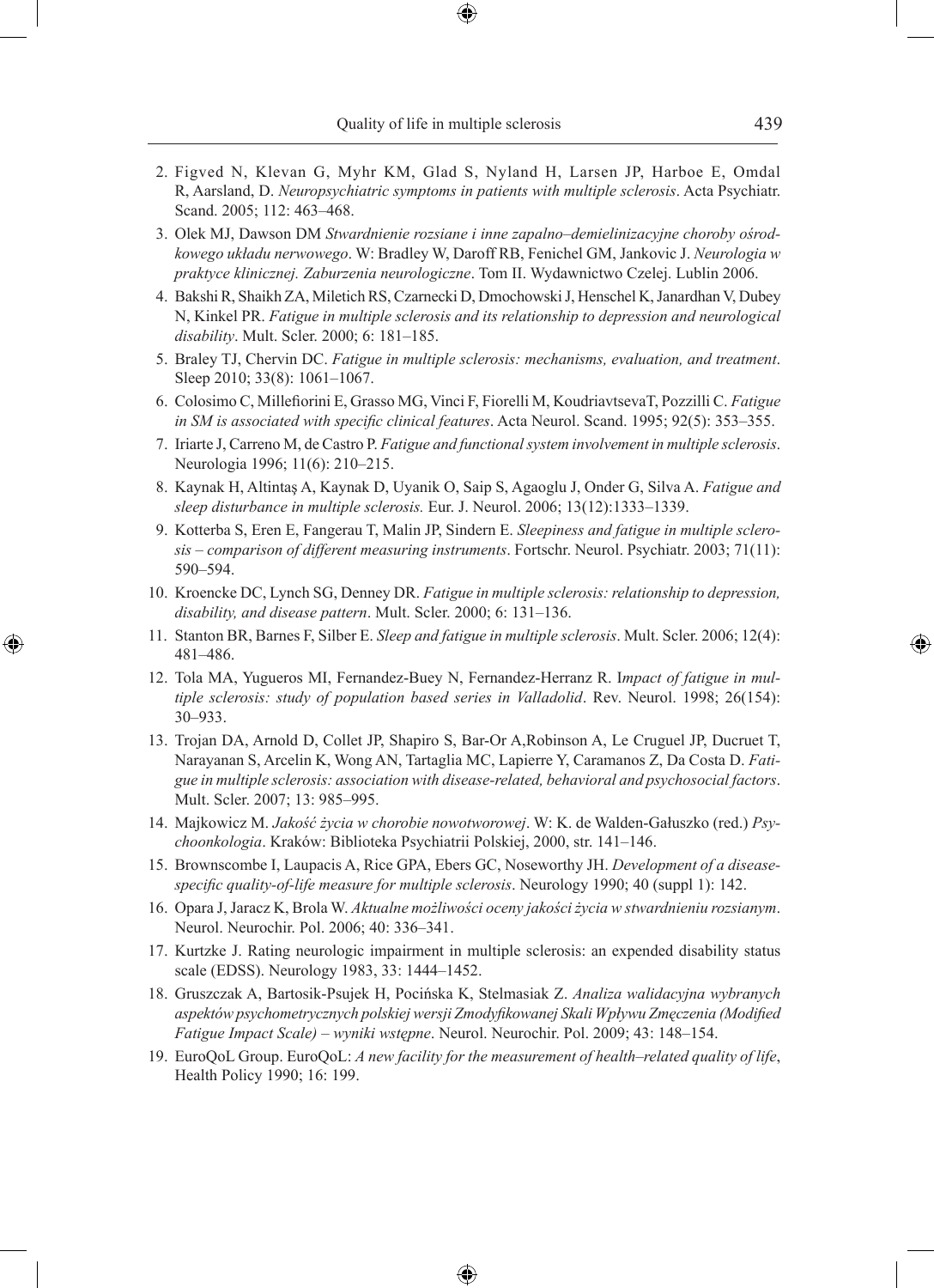20. Rabin R, de Charro F. EQ–5D: *A measure of health status from the EuroQol Group*. Ann. Med., 2001; 33: 337–343.

⊕

- 21. Wewers ME, Lowe NK. *A critical review of visual analogue scales in the measurement of clinical phenomena*. Res. Nurs. Health., 1990; 13: 227–236.
- 22. Krupp LB, La Rocca NG, Muir–Nash J, AD Steinberg. *The fatigue severity scale: application to patients with multiple sclerosis and systemic lupus erythematosus*. Arch. Neurol. 1989; 46: 1121–1123.
- 23. Parnowski T, Jernajczyk W. *Inwentarz Depresji Becka w ocenie nastroju osób zdrowych i chorych na choroby afektywne.* Psychiatr. Pol. 1977; 11, 4: 417–421.
- 24. Sobczyk W, Gugała M, Rola R. *Rozwój badań nad jakością życia w chorobach przewlekłych*. Post. Psych. Neurol. 2008; 17 (4): 353–356.
- 25. Beiske AG, Naess H, Aarseth JH, Andersen O, Elovaara I, Farkkila M, Hansen HJ, Mellgren SI, Sandberg–Wollheim M, Sorensen PS, Myhr KM, for The Nordic SPMS Study Group. *Health-related quality of life in secondary progressive multiple sclerosis* Mult. Scler. 2007; 13: 386–392.
- 26. Benito-Leon J, Morales JM, Rivera-Navarros J, Mitchell AJ. *A review about the impact of multiple sclerosis on health-related quality of life*. Disabil. Rehabil. 2003; 25: 1291–1303.
- 27. Fruehwald S, Loeffler–Stastka H, Eher R, Saletu B, Baumhackl U. *Depression and quality of life in multiple sclerosis*. Acta Neurol. Scand. 2001; 104: 257–61.
- 28. Hwang JE, Cvitanovich DC, Doroski EK, Vajarakitipongse JG. *Correlations between quality of life and adaptation factors among people with multiple sclerosis*. Am. J. Occup. Ther. 2011; 65(6): 661–669.
- 29. Isaksson AK, Ahlstrøm G, Gunnarsson LG. *Quality of life and impairment in patients with multiple sclerosis*. J. Neurol. Neurosurg. Psychiatry 2005; 76: 64– 69.

◈

- 30. Janardhan V, Bakshi R. *Quality of life in patients with multiple sclerosis: the impact of fatigue and depression.* J. Neurol. Sci. 2002; 205 (1): 51–58.
- 31. Janssens ACJW, van Dorn PA, de Boer JB, van der Meche´ FGA, Passchier J, Hintzen RQ. *Impact of recently diagnosed multiple sclerosis on quality of life, anxiety, depression and distress of patients and partners*. Acta Neurol. Scand. 2003; 108: 389–395.
- 32. Kargarfard M, Eetemadifar M, Mehrabi M, Maghzi AH, Hayatbakhsh MR. *Fatigue, depression, and health–related quality of life in patients with multiple sclerosis in Isfahan, Iran*. Eur. J. Neurol. 2012; 19(3): 431–437.
- 33. Papuć E, Stelmasiak Z. *Factors predicting quality of life in a group of Polish subjects with multiple sclerosis: Accounting for functional state, socio-demographic and clinical factors*. Clin. Neurol. Neurosurg. 2012; 114(4): 341–346..
- 34. Patti F, Cacopardo M, Palermo F, Ciancio MR, Lopes R, Restivo D, Reggio A. *Health-related quality of life and depression in an Italian sample of multiple sclerosis patients.* J Neurol. Sci. 2003; 211: 55–62.
- 35. Pfennings L, Cohen L, Herman A, Polman C, Lankhorst G, Smits R, van der Ploeg H. *Exploring differences between subgroups of multiple sclerosis patients in health-related quality of life*. J. Neurol. 1999; 246: 587–591.
- 36. Sadovnick AD, Ebers GC. *Epidemiology of multiple sclerosis: a critical overview*. Can. J. Neurol. Sci. 1993; 20: 17–29.
- 37. Sehanovic A, Dostovic Z, Smajlovic D, Avdibegovic E. *Quality of life in patients suffering from Parkinson's disease and multiple sclerosis.* Med. Arh. 2011; 65(5): 291–294.

⊕